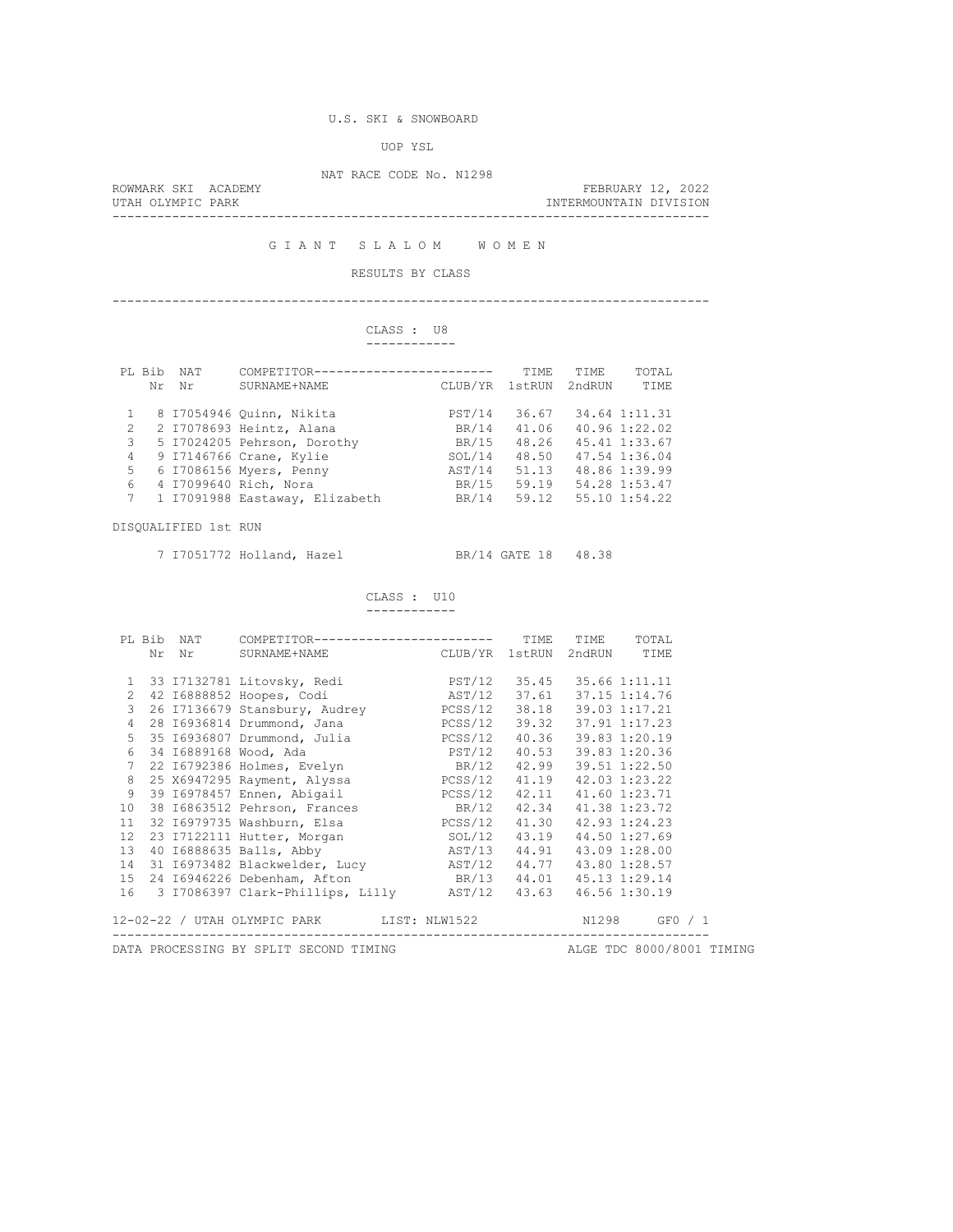#### UOP YSL

### NAT RACE CODE No. N1298

ROWMARK SKI ACADEMY **FEBRUARY 12, 2022**<br>UTAH OLYMPIC PARK **FEBRUARY 12, 2022** INTERMOUNTAIN DIVISION --------------------------------------------------------------------------------

> CLASS : U10 ------------

# PL Bib NAT COMPETITOR------------------------ TIME TIME TOTAL Nr Nr SURNAME+NAME CLUB/YR 1stRUN 2ndRUN TIME 17 36 I7132746 Mooney, Aroha PST/13 46.75 43.57 1:30.32 18 29 I7150409 Brunisholz, Justyn SOL/13 46.80 45.29 1:32.09 19 37 I7086709 Huermann, Mia AST/13 47.83 47.95 1:35.78 20 30 I7035308 Russell, Isla AST/13 50.71 48.14 1:38.85 21 41 I7047240 McMillan, Meka AST/13 52.35 51.47 1:43.82 22 20 I6946993 Phillips, Lyla AST/13 58.40 57.83 1:56.23 DID NOT FINISH 1st RUN 27 I6943050 Archibald, Emmeline AST/12 44.38 21 I7077034 Ottinger, Genevieve PCSS/12 50.23

| . |
|---|
|   |

------------

|  | PL Bib NAT COMPETITOR------------------------ TIME TIME TOTAL                                                                                                                                                                                                                                                                                         |                                   |  |  |
|--|-------------------------------------------------------------------------------------------------------------------------------------------------------------------------------------------------------------------------------------------------------------------------------------------------------------------------------------------------------|-----------------------------------|--|--|
|  | Nr Nr SURNAME+NAME CLUB/YR 1stRUN 2ndRUN TIME                                                                                                                                                                                                                                                                                                         |                                   |  |  |
|  |                                                                                                                                                                                                                                                                                                                                                       |                                   |  |  |
|  |                                                                                                                                                                                                                                                                                                                                                       |                                   |  |  |
|  | 1 55 16793209 Moise, Lena (1981) 80L/11 34.71 33.60 1:08.31<br>2 53 16863503 Pehrson, Charlotte (198.97 BR/10 33.76 34.61 1:08.37                                                                                                                                                                                                                     |                                   |  |  |
|  | 3 60 16942848 Cannon, Josephine MST/10 34.98 33.71 1:08.69                                                                                                                                                                                                                                                                                            |                                   |  |  |
|  | 4 47 16949630 Bischoff, Olivia BR/11 36.11 36.80 1:12.91                                                                                                                                                                                                                                                                                              |                                   |  |  |
|  |                                                                                                                                                                                                                                                                                                                                                       |                                   |  |  |
|  |                                                                                                                                                                                                                                                                                                                                                       |                                   |  |  |
|  |                                                                                                                                                                                                                                                                                                                                                       |                                   |  |  |
|  | 5 48 16878015 Morris, Hattie $\begin{array}{r} 548 \text{ } 16878015 \text{ Morris, Hattie} \\ 667 \text{ } 16802782 \text{ Ward, } \text{Skye} \\ 765 \text{ } 17089429 \text{ Knoll, } \text{Cassandra} \\ 857 \text{ } 16942886 \text{ Collard, Leila} \\ 966 \text{ } 120.19 \text{ RST/11} \\ 11.10 \text{ } 40.35 \text{ } 1:21.45 \end{array}$ |                                   |  |  |
|  | 9 43 I7077865 Webster, Campbell SOL/10 42.82 39.77 1:22.59                                                                                                                                                                                                                                                                                            |                                   |  |  |
|  | 10 44 16791864 Carroll, Sylvia<br>11 46 16709567 Clark, Sloan<br>12 63 17045807 Gillett, Gia<br>13 62 16804306 Severson, Loxley<br>14 68 16920861 Berkman, Kira<br>14 68 16920861 Berkman, Kira<br>14 68 16920861 Berkman, Kira<br>14 68 169                                                                                                          |                                   |  |  |
|  |                                                                                                                                                                                                                                                                                                                                                       |                                   |  |  |
|  |                                                                                                                                                                                                                                                                                                                                                       |                                   |  |  |
|  |                                                                                                                                                                                                                                                                                                                                                       |                                   |  |  |
|  |                                                                                                                                                                                                                                                                                                                                                       |                                   |  |  |
|  | 15 64 16909474 McCausland, Eliza AST/10 44.64 43.06 1:27.70                                                                                                                                                                                                                                                                                           |                                   |  |  |
|  | 16 52 16973411 Woydziak, Tennysen MST/11 44.21 43.58 1:27.79                                                                                                                                                                                                                                                                                          |                                   |  |  |
|  | 17 58 17088654 Warr, Brynna 18 187/10 46.35 44.55 1:30.90<br>18 56 17087798 Humiston, Ames 187/10 46.12 46.06 1:32.18                                                                                                                                                                                                                                 |                                   |  |  |
|  |                                                                                                                                                                                                                                                                                                                                                       |                                   |  |  |
|  | 19 59 17048178 Clayton, Caroline AST/11 46.57 46.47 1:33.04                                                                                                                                                                                                                                                                                           |                                   |  |  |
|  | 20 50 16806080 Greenwood, Marley                AST/11 47.75 48.87 1:36.62<br>21 54 16950760 Coleman, Maja                       AST/11 49.49 49.33 1:38.82                                                                                                                                                                                           |                                   |  |  |
|  |                                                                                                                                                                                                                                                                                                                                                       |                                   |  |  |
|  |                                                                                                                                                                                                                                                                                                                                                       |                                   |  |  |
|  | 12-02-22 / UTAH OLYMPIC PARK LIST: NLW1522 N1298 GF0 / 2                                                                                                                                                                                                                                                                                              |                                   |  |  |
|  |                                                                                                                                                                                                                                                                                                                                                       | _________________________________ |  |  |
|  | DATA PROCESSING BY SPLIT SECOND TIMING ALGE TDC 8000/8001 TIMING                                                                                                                                                                                                                                                                                      |                                   |  |  |